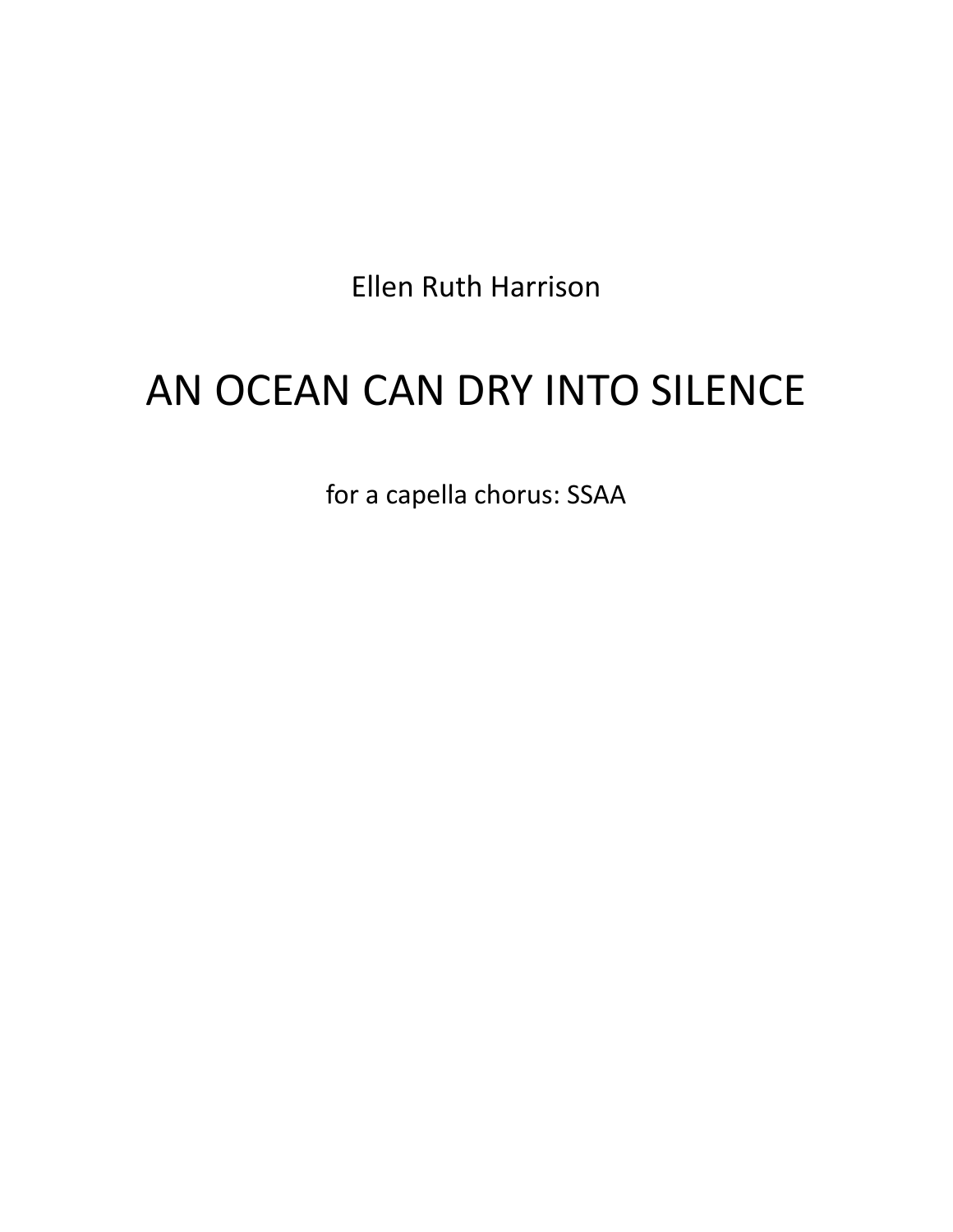*for Carolivia with many thanks for the inspiration* 

## SHE THINKS OF NEW MEXICO

Dear Ocean, something I'll tell you Because I love you, There is many a god who has fallen Away from the world. I've a thought here that says An ocean can dry into silence Leaving only that silence The red cliffs, the salt and the sand.

from *Seasongs* by Carolivia Herron

The piece reflects the motion of the ocean's waves, at times soothing and lyrical, at other times depairing and dramatic. It opens with loosely flowing vocalises that are periodically gathered together in gentle chords that highlight the text. The work gradually becomes more rhythmic as the lower voices form an accompaniment to the fragmented, at times anguished, soprano line. After a brief chordal section punctuated with silence, a faint reutrn of the vocalise rides the waves of whispered voices from the sea.

Duration: circa 5 minutes

EllenRuthHarrison.com ellen.harrison@uc.edu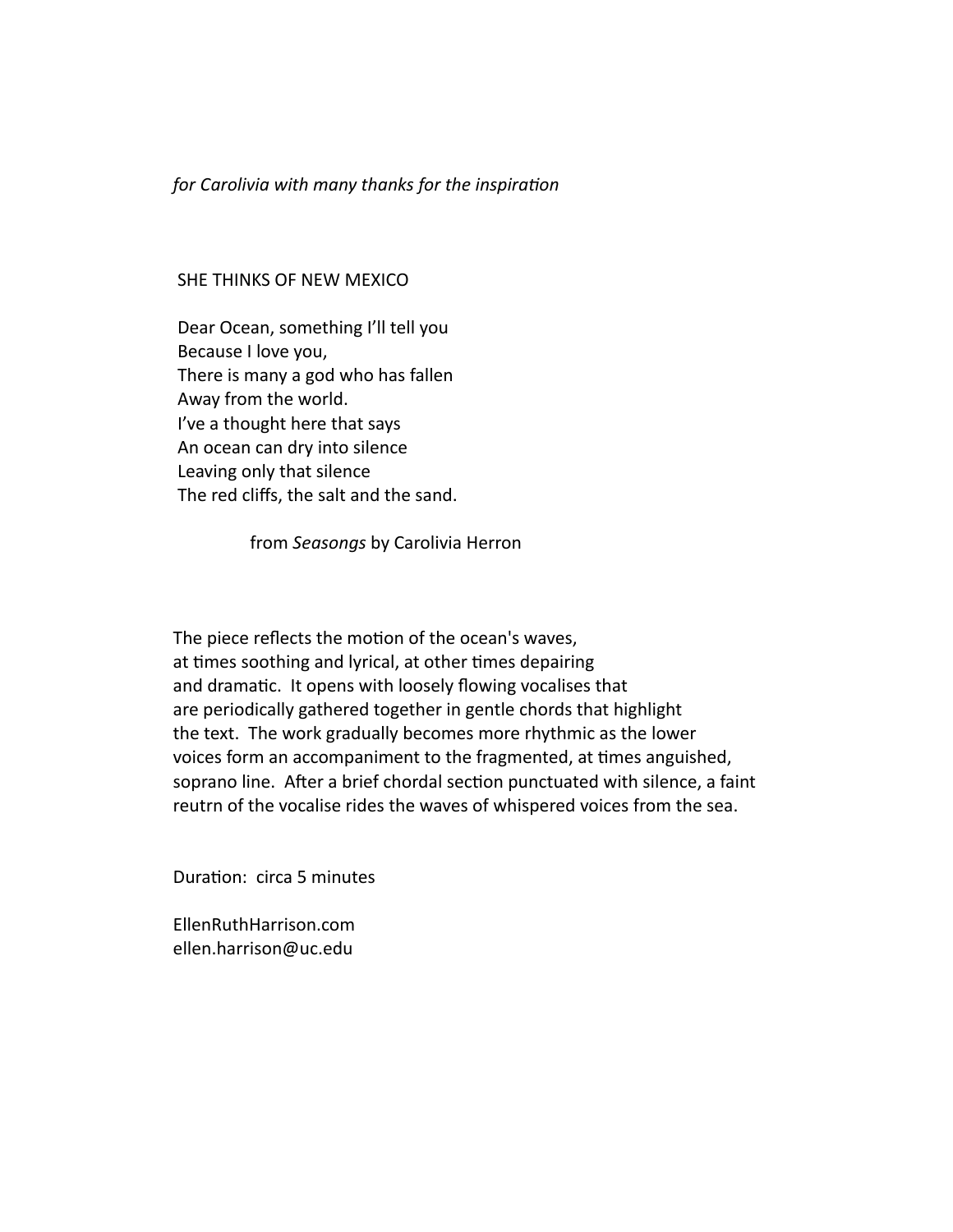## An Ocean Can Dry Into Silence

Carolivia Herron

Ellen Ruth Harrison 2011

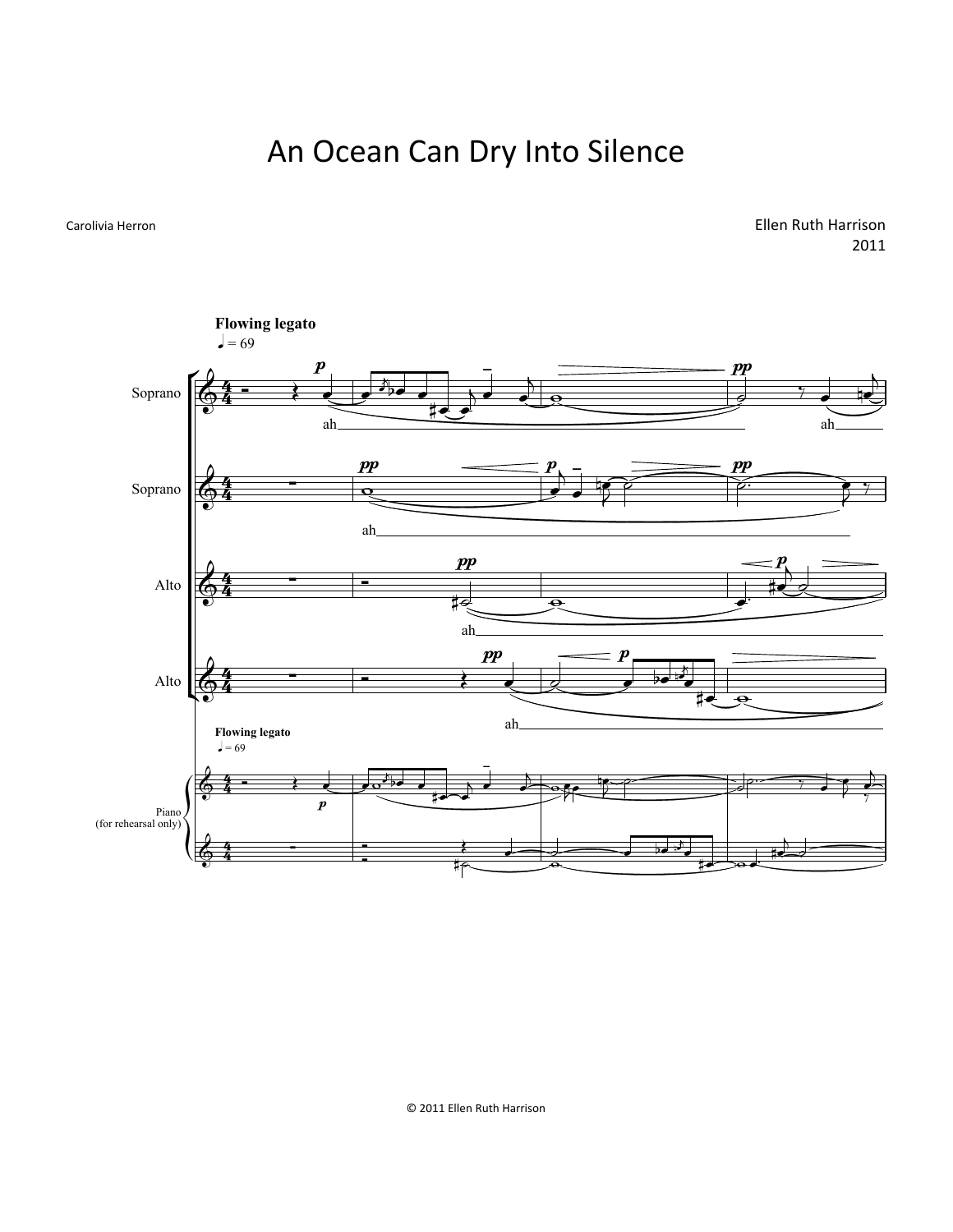

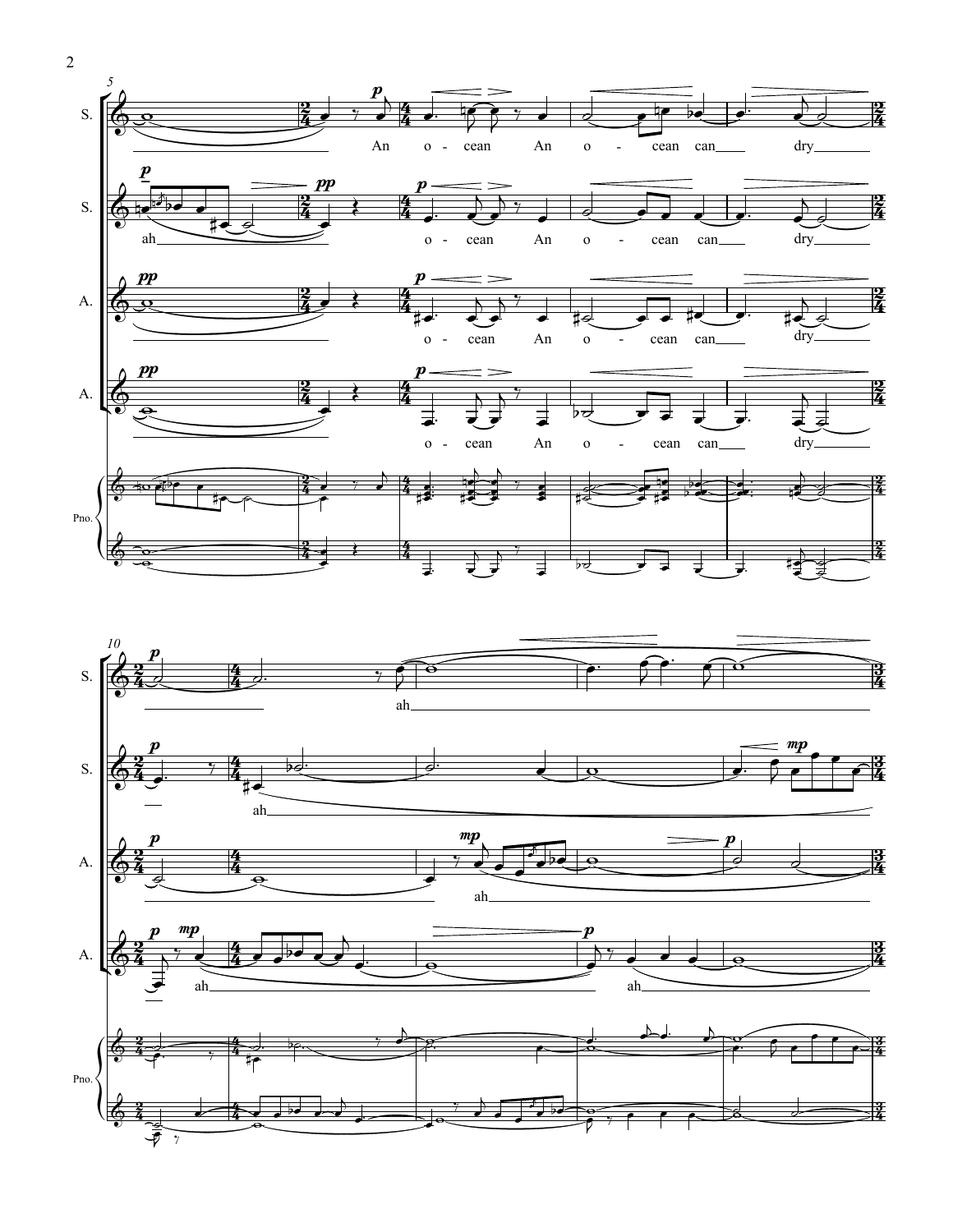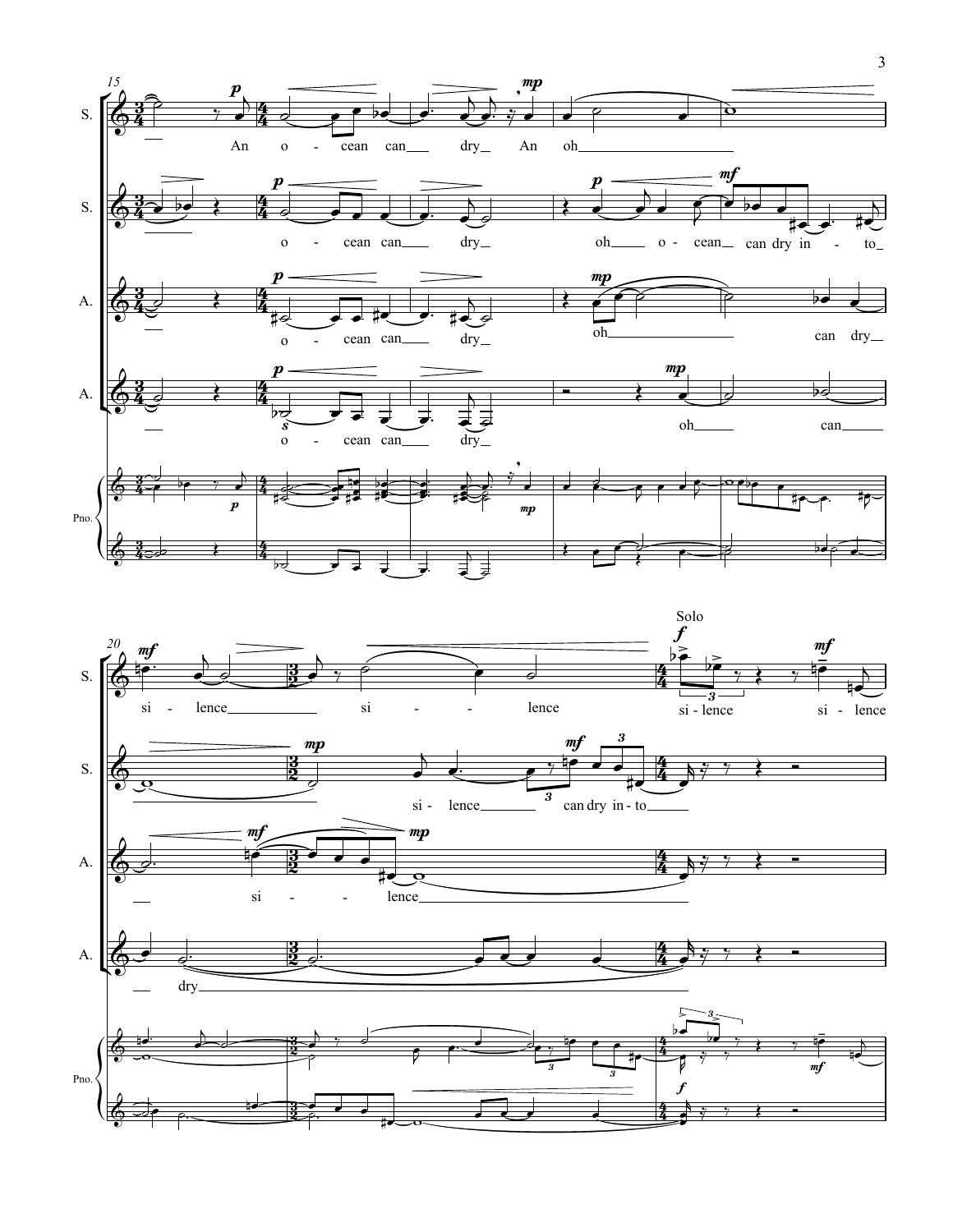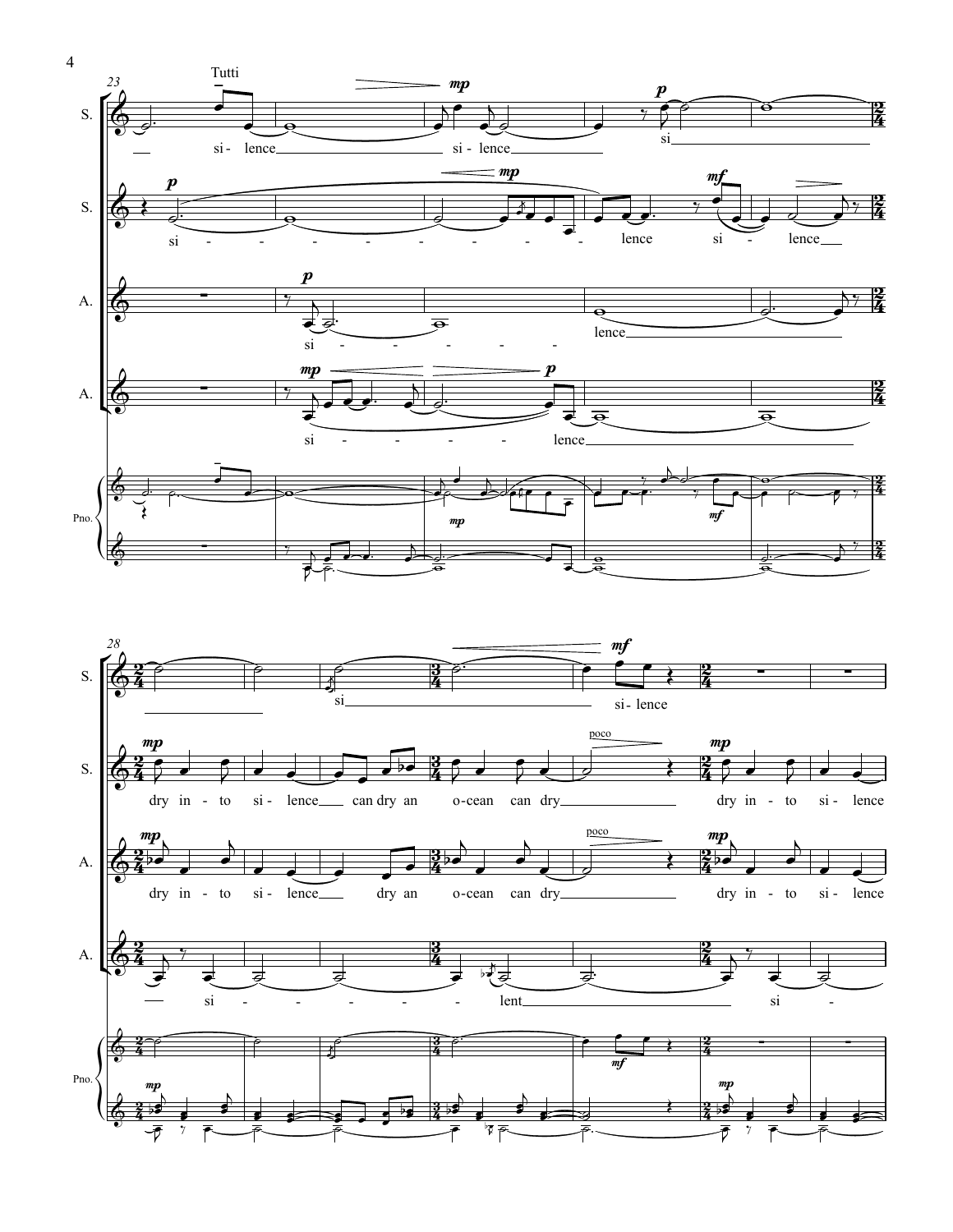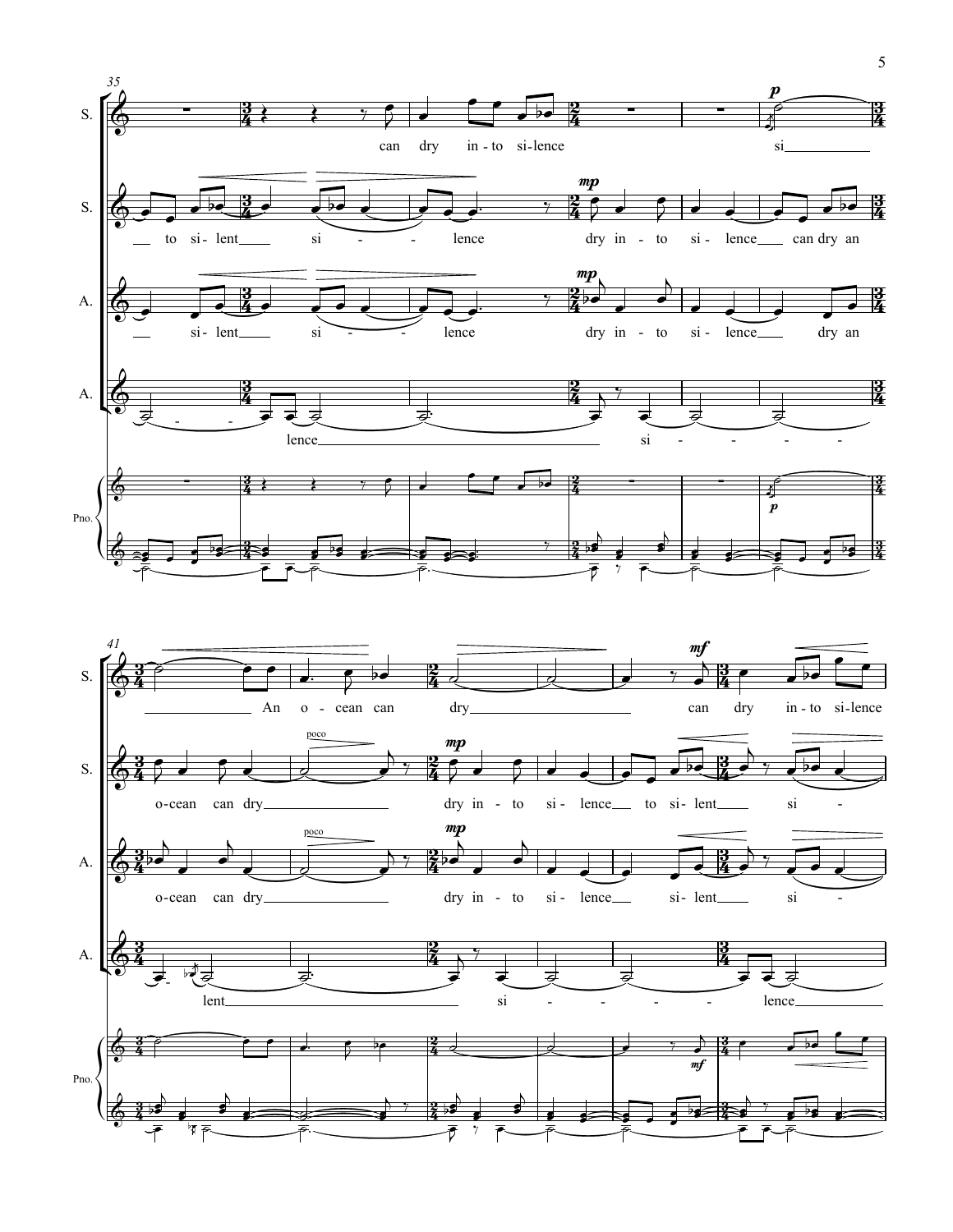cean

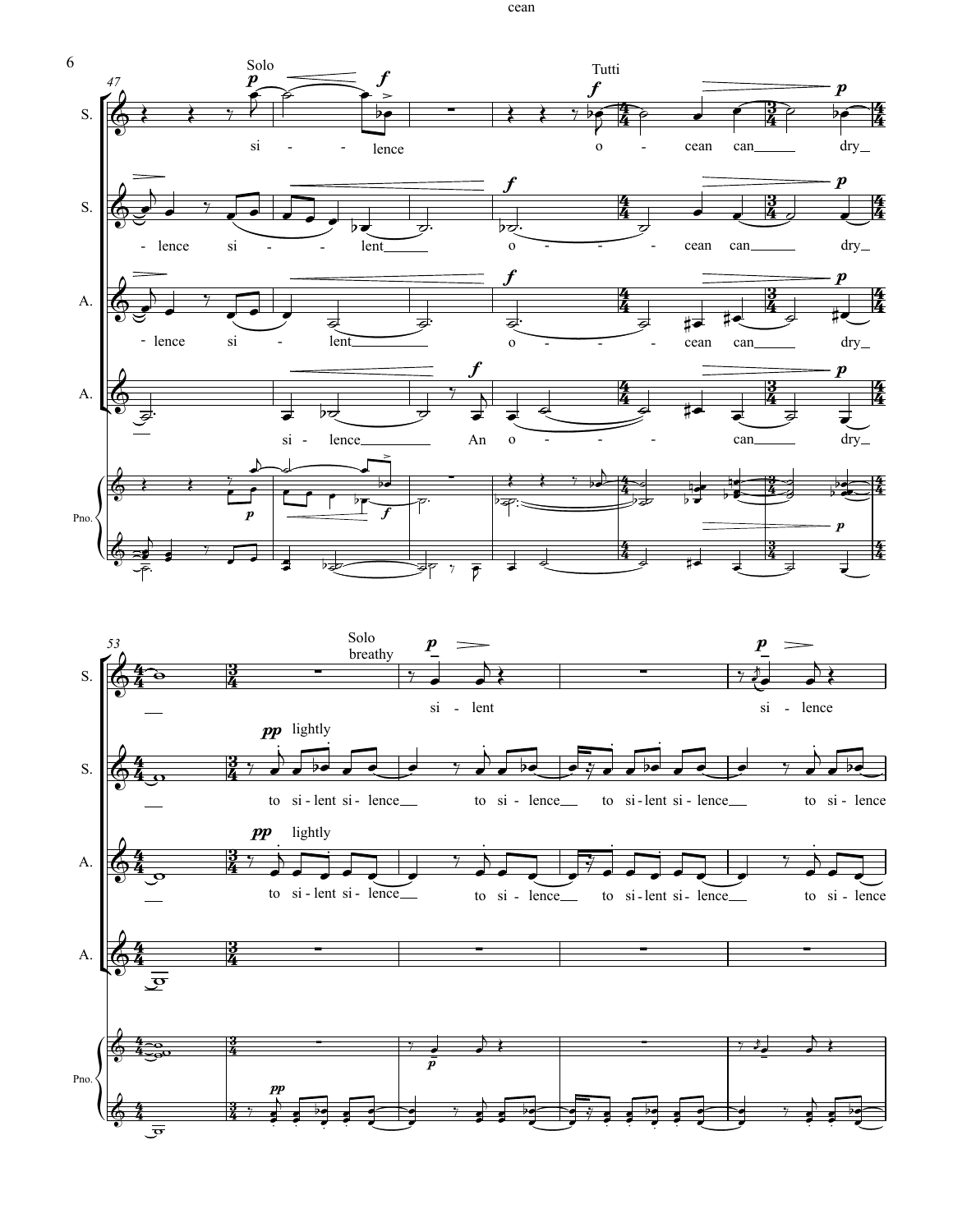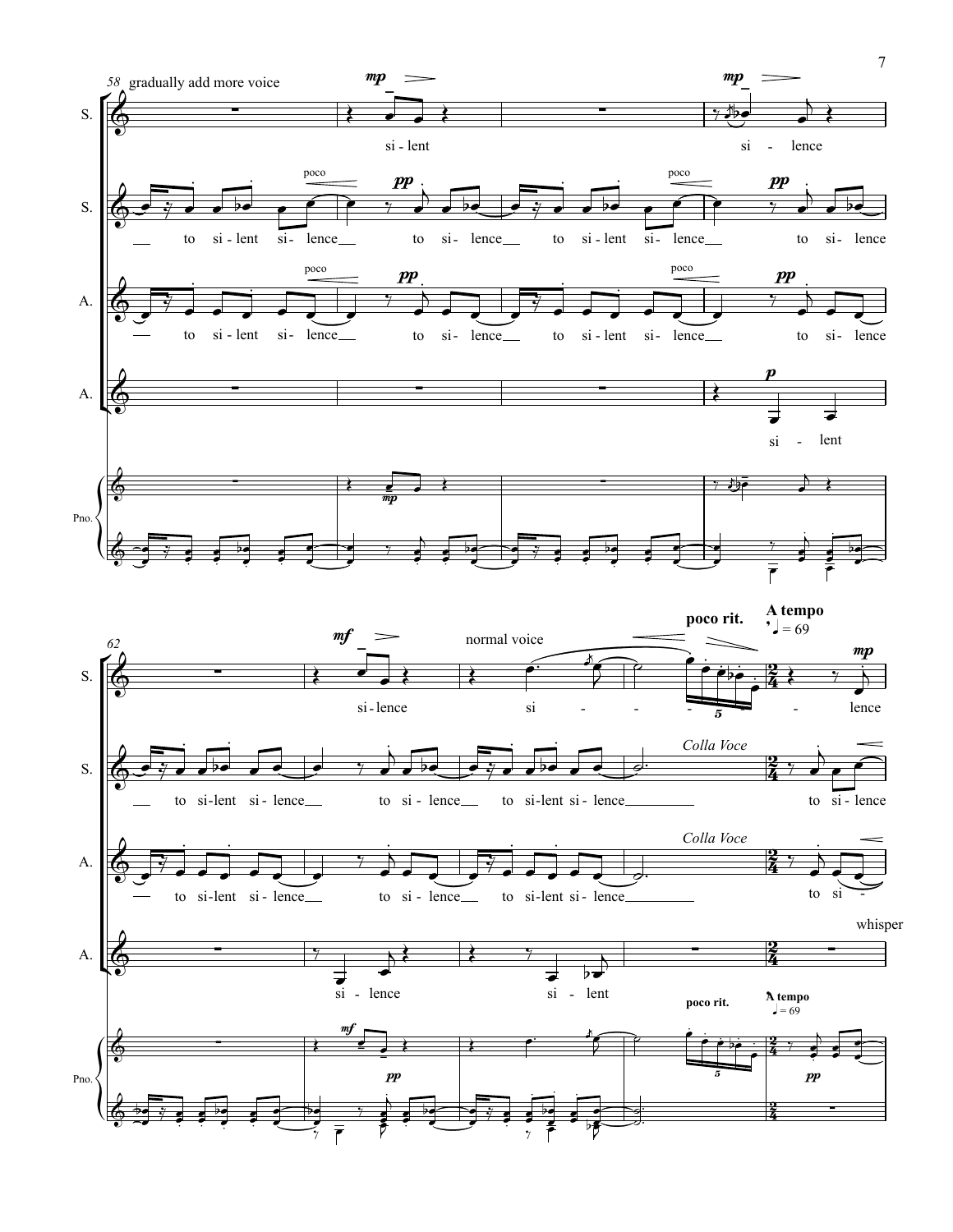

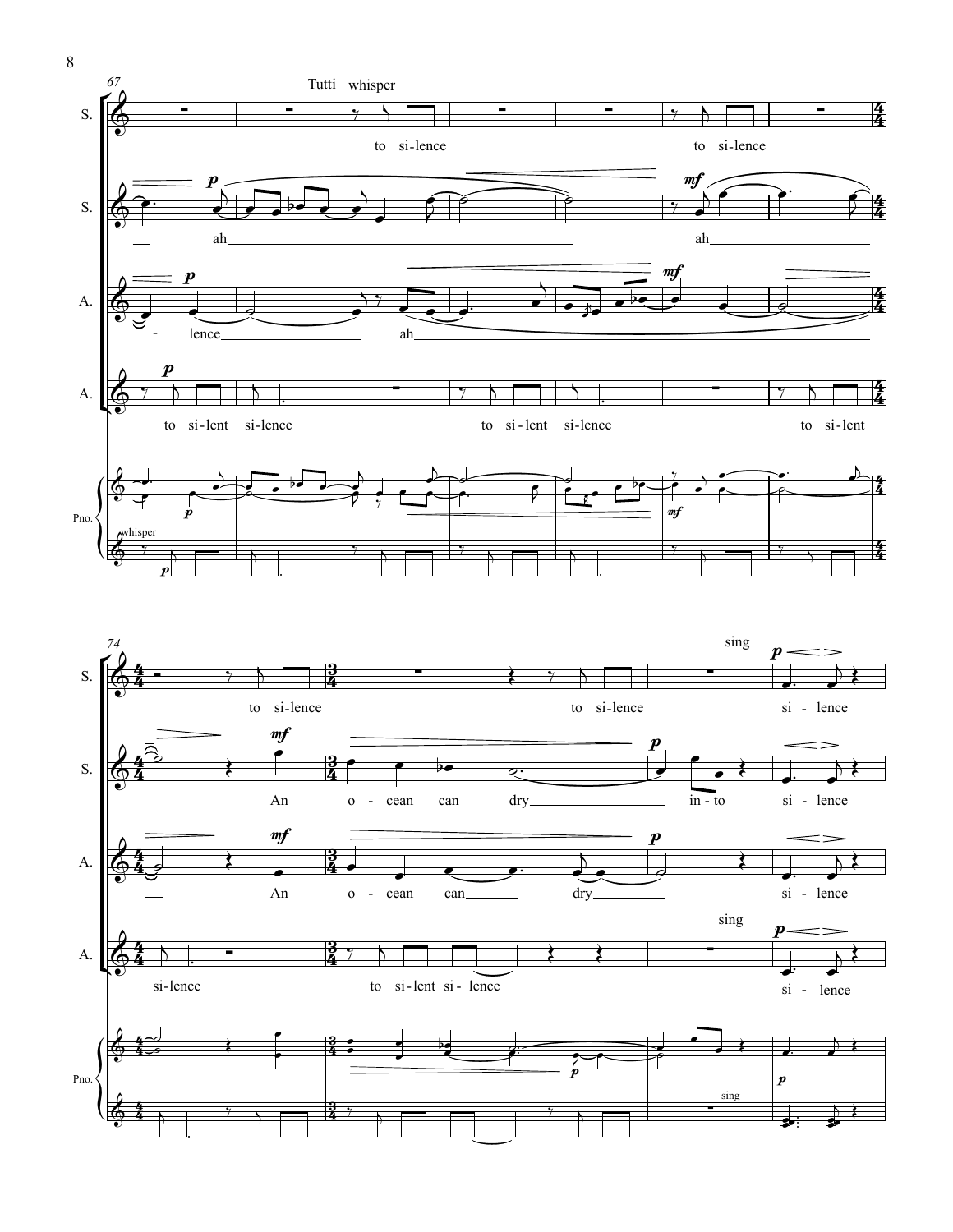